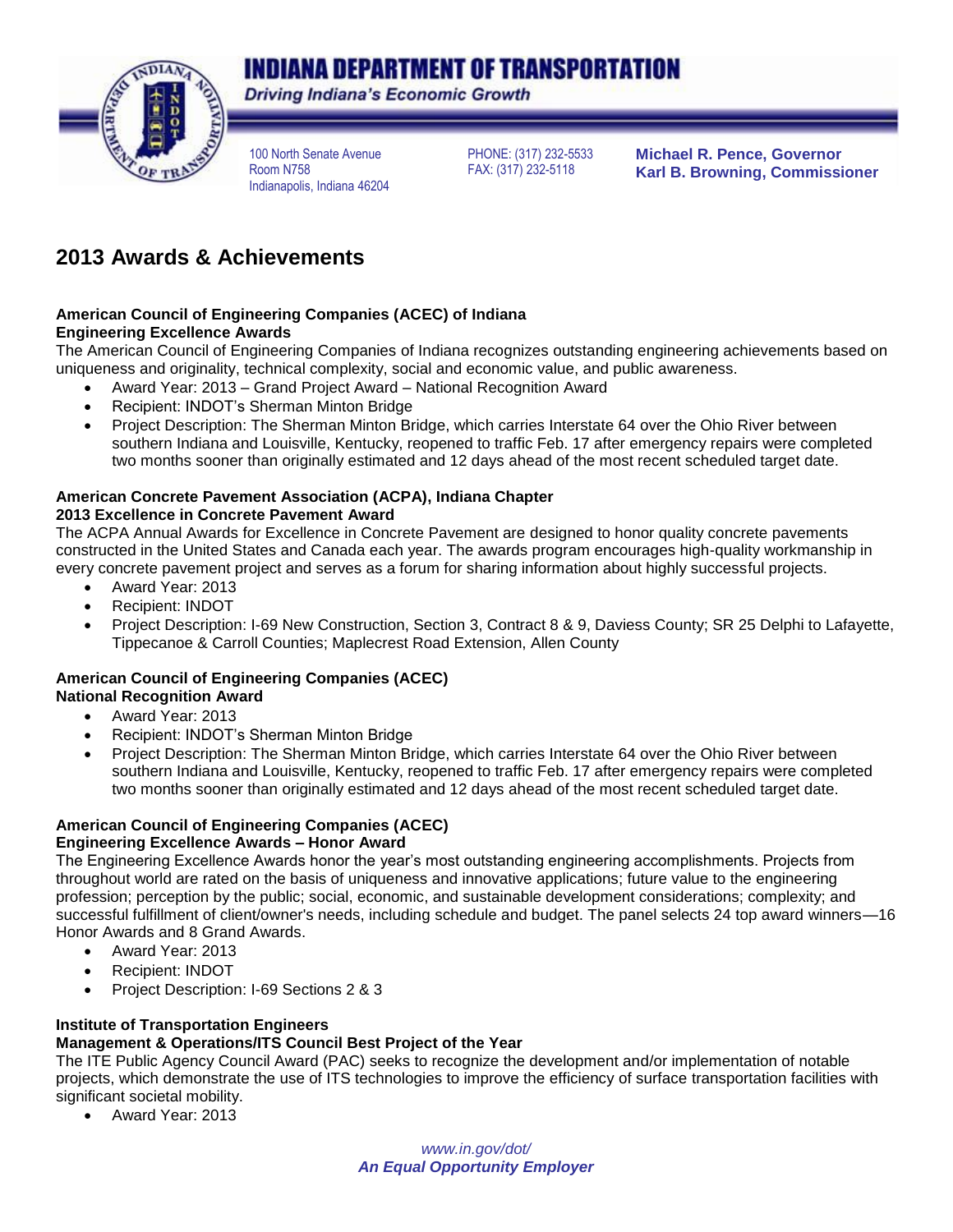- Recipient: INDOT's 2011 Indiana Interstate Mobility Report
- Project Description: The 2011 Indiana Interstate Mobility Report involved the development of analytical probe data reduction techniques covering seven Interstate routes totaling nearly 900 centerline miles in Indiana. Over 300 million one-minute speed records corresponding to distinct road segments were used to create a universal "congestion index" that could be used to evaluate portions of a given Interstate route or compare different routes. This has allowed INDOT to assess the impact of road construction on mobility and improve its maintenance of traffic planning.

#### **American Association of State Highway and Transportation Officials (AASHTO) America's Transportation Awards – Under Budget**

The America's Transportation Awards competition recognizes the greatest transportation projects accomplished each year by state Departments of Transportation. These projects instill an appreciation of transportation as a key element of our quality of life. The Under Budget category honors a project demonstrating transportation efficiency while promoting economic and fiscal responsibility. The award recognizes a successful project brought in under budget that provided the greatest cost savings to the state(s) while offering maximum performance.

- Award Year: 2013
- Recipient: INDOT's I-69, Sections 1-3
- Project Description: I-69, Sections 1-3, which extends 67 miles from Evansville to Naval Support Activity (NSA) Crane, was completed eight years ahead of schedule and — at \$620 million — nearly \$80 million under construction budget estimates. The corridor opened more than \$300 million under initial estimates while offering maximum performance with 268 interstate lane miles, 132 bridges and seven interchanges through five counties.

#### **American Association of State Highway and Transportation Officials (AASHTO) Sweet 16 High Value Research Projects Award**

AASHTO is a nonprofit, nonpartisan association representing highway and transportation departments in the 50 states, the District of Columbia, and Puerto Rico. Its primary goal is to foster the development, operation, and maintenance of an integrated national transportation system.

- Award Year: 2013
- Recipient: INDOT
- Project Description**:** Analysis & Methods of Improvements of Safety at High-Speed Rural Intersections INDOT identified that high-speed rural intersections frequently experience excessive number of severe crashes. This project studied 553 intersections in Indiana and 72 intersections in Michigan to identify cost-effective safety countermeasures.

#### **Governor's INnovation Awards**

#### **INnovation Award – July**

Indiana Gov. Mike Pence gives the INnovation Award to recognize efficiency and innovation within state government and to encourage a culture of continuous improvement among employees and agencies.

- Award Year: 2013
- Recipient: INDOT
- Project Description: DamageWise a collection of State property damaged by accidents. This system automatically pulls relevant information from the State Police Crash Report system, allows field personnel to easily and accurately assess damage through an iPad application and routes the assessment within INDOT to reach the collection staff. INDOT collected \$2 million dollars more in Fiscal Year 2013 than in Fiscal Year 2010 using this system.

# **American Road & Transportation Builders Association**

#### **Public-Private Partnership Project of the Year**

The American Road & Transportation Builders Association Project of the Year honors projects that exemplify the value of P3s in the United States.

- Award Year: 2013
- Recipient: INDOT's Ohio River Bridge East End Crossing
- Project Description: The East End Crossing project will connect the east end of Louisville near Prospect to southern Indiana, near Utica. The Kentucky approach to the new bridge will extend I-265 from its current termination at U.S. 42 to the bridge, adding a new, four-lane 1.4-mile section. The Indiana Approach also will be a four-lane section, and will extend I-265 (the Lee Hamilton Highway) four miles – from its current termination at SR 62 to the bridge. The East End Crossing will provide several very specific benefits to the Louisville and Southern Indiana area, including convenient access for area residents commuting between eastern Jefferson County and Southern Indiana. And for travelers passing through the Louisville area from the north or south, the East End Crossing is an alternate route that bypasses the urban traffic of downtown Louisville.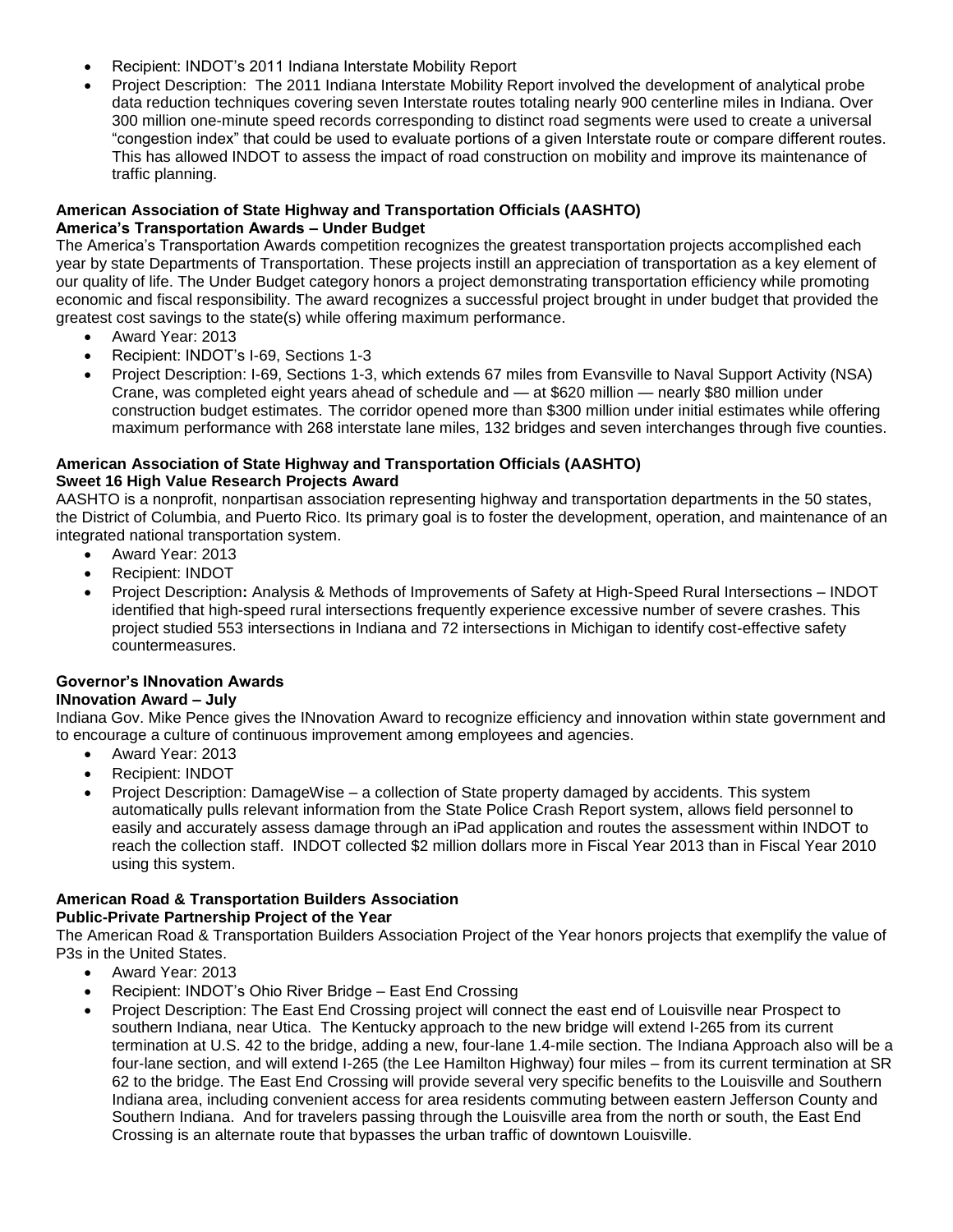#### **Roads & Bridges Magazine**

#### **Top 10 Roads Awards – Fifth Place**

The Top 10 Roads Award recognizes America's top 10 road projects, including construction, reconstruction or emergency repair. The R&B editorial staff determines the Top 10 list from nominations based on project challenges, impact to region and scope of work.

- Award Year: 2013
- Recipient: INDOT's Accelerate 465
- Project Description: Accelerate 465 Accelerate 465 is an INDOT project to reconstruct an 11-mile corridor of Interstate 465 on the west side of Indianapolis between State Road 67/Kentucky Avenue to just south of the 56th Street interchange. The project also involves rebuilding or upgrading seven major interchanges. Accelerate 465 is a response to increased traffic demands and safety requirements on this segment of I-465.

#### **Roads & Bridges Magazine**

#### **Top 10 Roads Awards—Second Place**

The Top 10 Roads Award recognizes America's top 10 road projects, including construction, reconstruction or emergency repair. The R&B editorial staff determines the Top 10 list from nominations based on project challenges, impact to region and scope of work.

- Award Year: 2013
- Recipient: INDOT's I-69 Evansville to Crane
- Project Description: I-69 Evansville to Crane INDOT opened the new Interstate 69, Sections 1-3, in 2012 to complete what had been the longest contiguous construction project in the nation. The new four-lane interstate spans 67 miles across five Indiana counties between Evansville, Ind., and Crane, Ind. At \$620 million, the corridor finished \$80 million under construction budget estimates — and \$300 million under initial project estimates

#### **CG/LA**

#### **Strategic Top 100 Infrastructure Projects in North America**

CG/LA Infrastructure focuses on the creation of long-term value in the world's infrastructure markets. Infrastructure is the internal framework for a country, allowing its economy and its citizens to be productive and healthy. CG/LA provides public and private sector firms with services based on over two decades of working in various infrastructure sectors in the developed and developing world.

- Award Year: 2013
- Recipient: INDOT's Illiana Corridor Project
- Project Description: Previous studies have indicated possible benefits for an east-west transportation corridor extending from I-55 in Illinois to I-65 in Indiana. These include providing an alternate route for motorists traveling the I-90/94 corridor, relieving traffic on the I-80 Borman/Kingery Expressway and U.S. 30, serving as a bypass for trucks around the congested metropolitan highways, providing access to one of the largest "inland port" intermodal freight areas in the U.S. and the proposed South Suburban Airport, supporting economic development in this area, and the potential for substantial job creation. Will County, IL was one of the fastest-growing counties in the U.S. between 2000 and 2010, adding 175,000 residents and increasing demand for additional transportation options.

#### **American Association of State Highway and Transportation Officials (AASHTO) America's Transportation Awards – Top 10 Project**

The America's Transportation Awards competition recognizes the greatest transportation projects accomplished each year by state Departments of Transportation. These projects instill an appreciation of transportation as a key element of our quality of life. The competition, co-sponsored by AAA and the U.S. Chamber of Commerce along with AASHTO, was launched to build support for transportation at the federal, state, and local levels. The winners are first selected in four regions and then from the regional awards the Top 10 nation is selected.

- Award Year: 2013
- Recipient: INDOT's I-465/Allisonville Road Interchange Reconstruction
- Project Description: The I-465/Allisonville Road Interchange Reconstruction cut down on traffic delays and provided a smoother trip for commuters with the \$19 million project northeast of Indianapolis. The project was also completed months ahead of schedule, saving taxpayer dollars.

#### **International Right-of-Way Association/Right-of-Way Magazine Project of the Year**

International Right-of-Way Association's Project of the Year Competition was instituted to showcase the role of right-ofway professionals in bringing leadership proficiency and innovative cost-saving measures to the projects they oversee. The International Right-of-Way is a nonprofit association serving professionals who acquire, manage and transfer the land rights needed for building and maintaining energy and transportation infrastructure.

Award Year: 2013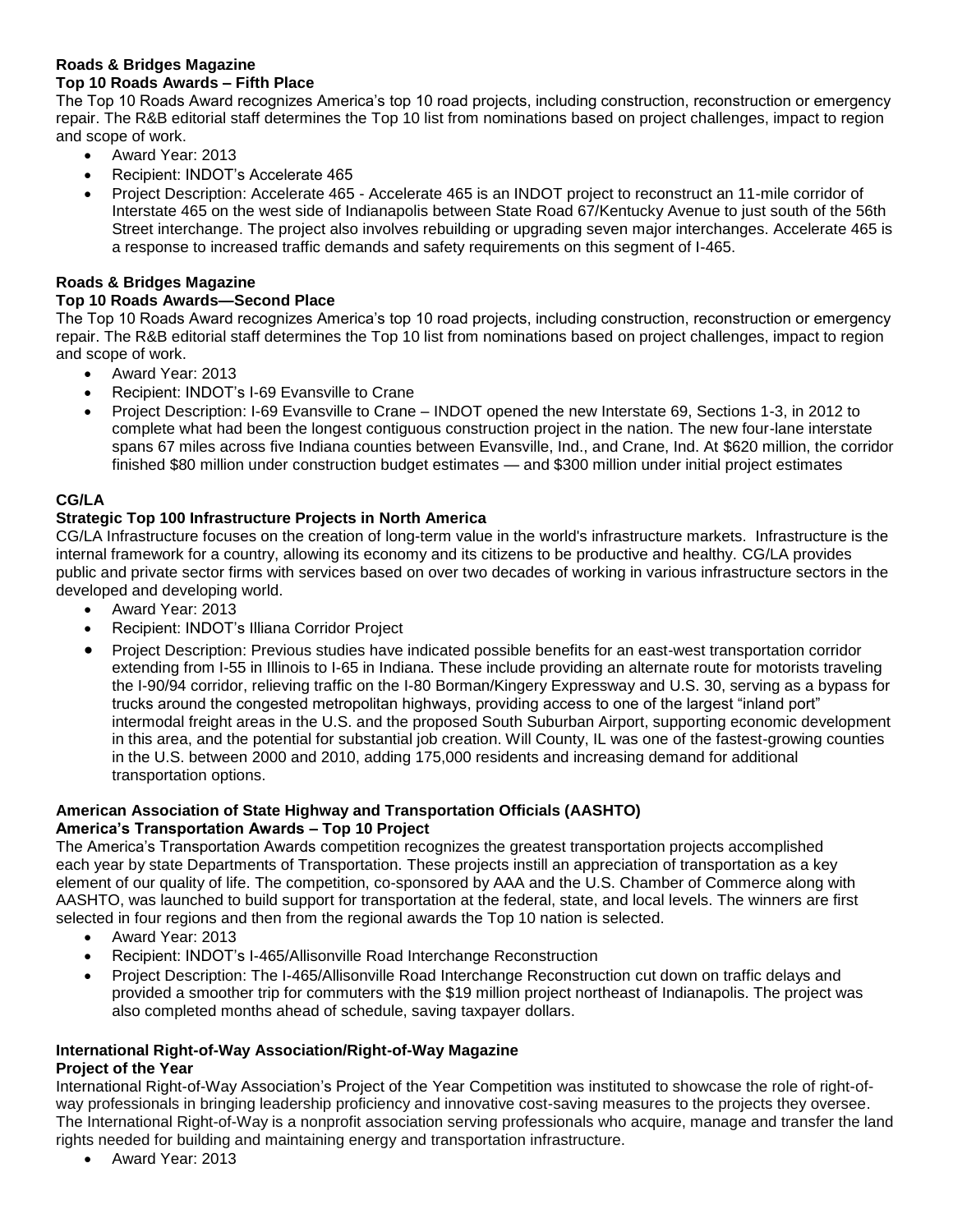- Recipient: INDOT's Ohio River Bridges
- Project Description: The Ohio River Bridges Project will increase cross-river mobility by improving safety, alleviating traffic congestion and connecting highways. The project will stimulate the economy of the entire Louisville-Southern Indiana region. According to the Federal Highway Administration's Record of Decision, to meet these needs, two crossings are necessary – one in the downtown area and one eight miles upstream in the metro area's growing East End. The Downtown Crossing will connect downtown Louisville and Jeffersonville, Ind., running parallel to the existing Kennedy Bridge. The East End Crossing will be located eight miles upstream and connect Prospect, Ky. and Utica, Ind.

#### **American Association of State Highway and Transportation Officials (AASHTO) Performance Excellence Award – Silver Award**

Recognizes teams meeting the highest standards of quality, service and performance. The team must have done exceptional performance and contributions with high-impact results in customer service, job performance or safety improvements. Judging includes scoring in the areas of customer focus, process management and results. The team must have been active and/or achieved results from Aug. 1, 2012, to July 31, 2013.

- Award Year: 2013
- Recipient: INDOT's Land Record System
- Project Description: The Land Record System database is the electronic record of all real estate and right-of-way acquired for state highway purposes. The system is used daily by INDOT Real Estate employees, project managers, attorneys, budget personnel, and executive-level staff for reporting, scheduling, tracking, budgeting, cost analysis, and performance metrics on INDOT projects.

# **American Association of State Highway and Transportation Officials (AASHTO)**

**TransComm Skills Contest - Honorable Mention** 

The Skills Contest is conducted annually by the AASHTO Subcommittee on Transportation Communication to recognize the outstanding work of its public relations practitioners and promote an exchange of ideas. The contest is considered the premier competition in the transportation industry and the awards have become a standard of public relations excellence amongst state DOTs. Winners demonstrate the very best examples of innovation, planning, production, execution, and evaluation of results and budget.

- Award Year: 2013
- Recipient: INDOT
- Project Description: Annual Report, Social Media, and Work Zone Safety

### **The Bond Buyer**

#### **2013 Deal of the Year Award**

Transactions are judged for innovation in several categories, including the complexity of the problem solved by the financing, the extent to which the deal was the only way an issuer could achieve its goal, and the potential for a transaction to be replicated.

- Award Year: 2013
- Recipient: Ohio River Bridges East End Crossing Project
- Project Description: East End Crossing bridge was financed through an availability payment form of public-private partnership, an alternative to traditional transportation bonding that leverages traditional state and federal highway appropriations to attract low-cost private sector financing.

## **CG/LA Infrastructure**

#### **The 2014 Strategic Top 100**

Projects are selected based on a six-month process assessing more than 400 global projects, in 72 countries, around six specific criteria assessing a project's: (1) contribution to global, regional, and national competitiveness; (2) contribution to local and regional economic productivity; (3) job creation potential over the lifetime of the project; (4) business opportunity in the next 3-18 months, and over the lifetime of the project; (5) carbon efficiency/sustainability; (6) country's track record for delivering projects on schedule and within budget.

- Award Year: 2013
- Recipient: INDOT's Illiana Corridor Project
- Project Description: Previous studies have indicated possible benefits for an east-west transportation corridor extending from I-55 in Illinois to I-65 in Indiana. These include providing an alternate route for motorists traveling the I-90/94 corridor, relieving traffic on the I-80 Borman/Kingery Expressway and U.S. 30, serving as a bypass for trucks around the congested metropolitan highways, providing access to one of the largest "inland port" intermodal freight areas in the U.S. and the proposed South Suburban Airport, supporting economic development in this area, and the potential for substantial job creation. Will County, IL was one of the fastest-growing counties in the U.S. between 2000 and 2010, adding 175,000 residents and increasing demand for additional transportation options.